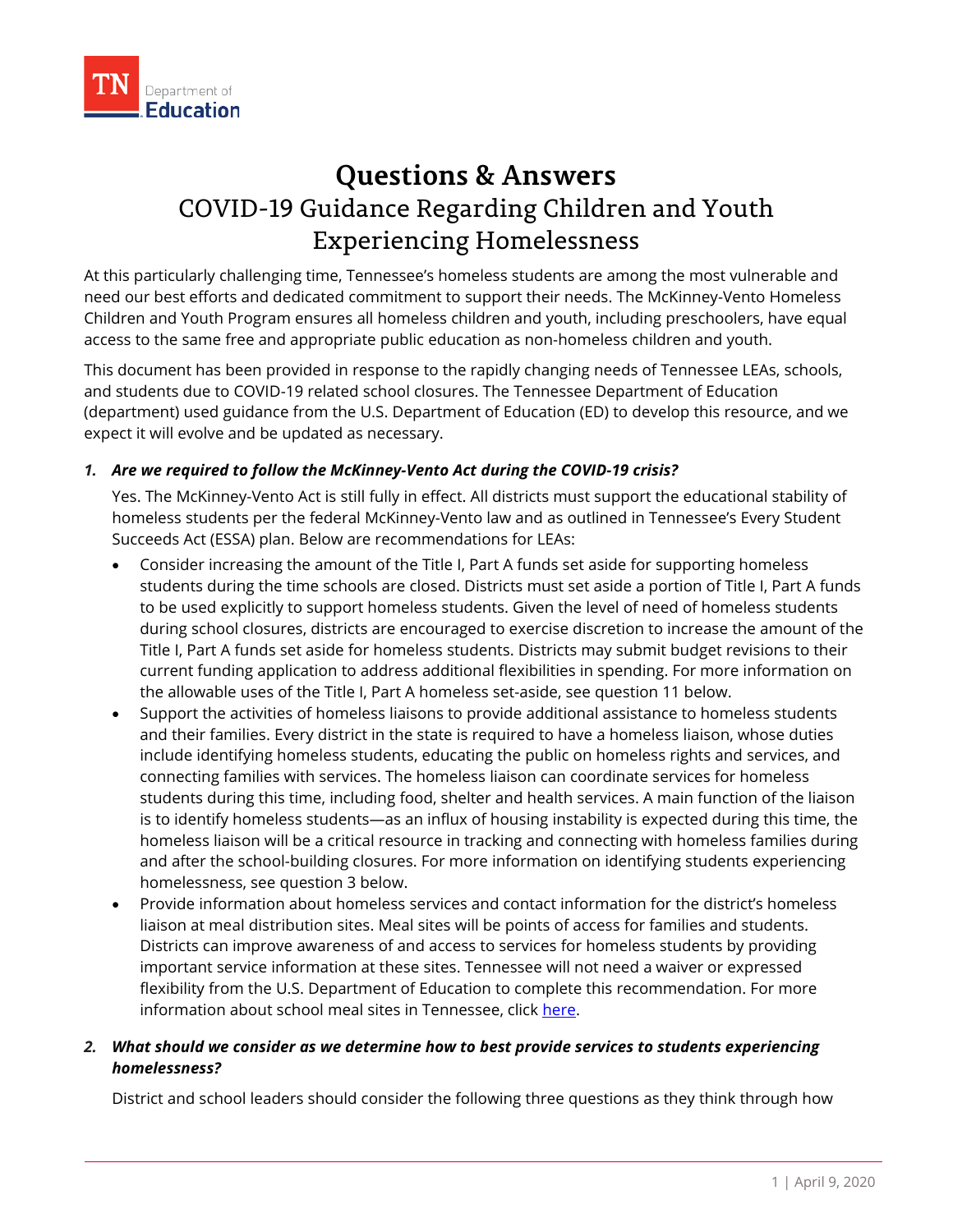

best to provide services to homeless students. These considerations are designed to drive practical approaches that are sensitive to ensuring the health and safety of students, educators, and the community:

- Is the activity essential?
- Can the activity be done virtually?
- If there is no other choice, can the activity be done safely? This means individuals are separated by distance, not congregating in close proximity, and the health of participants (students, educators, and others) is protected.

Consulting the local health department when making such decisions is advisable and encouraged.

*3. Are we required or able to make McKinney-Vento eligibility determinations during this time? We have received a few requests.*

Yes. The McKinney-Vento Act is still fully in effect, and it is crucial that identification efforts continue because it is expected that many new families and youth will fall into homelessness due to the economic crisis. *Additionally, it is possible that future supplemental funding may be based on the number of homeless students identified. Therefore, identifying newly homeless students is imperative during this time.*

# *4. How do we enroll students when school is closed? We will be able to contact our existing students/families, but with schools no longer enrolling new students, how are we supposed to assist students that are now losing housing and coming from other counties or other states?*

The COVID-19 pandemic does not change the mandate that schools must enroll McKinney-Vento students immediately [42 USC 11432(g)(3)(C)]. Enrollment means "attending classes and participating fully in school activities" [42 USC 11434a(1)]. If the school is offering no services or activities whatsoever to any students at this time, then students experiencing homelessness would also not receive services at this time. In that context, enrollment may mean simply entering the student into the school database, with a flag or other identification as McKinney-Vento eligible. However, most schools are offering meals and some form of virtual instruction or optional virtual learning. That means students experiencing homelessness need to be enrolled immediately so that they can participate immediately in all activities the school is offering at this time—school meals, virtual classes, social work services outreach, etc.

If there is no distance learning in the LEA, the school/LEA still should complete the identification process and code the students as McKinney-Vento in their data system.

# *5. Who is responsible for communicating with students and families experiencing homelessness about services supports?*

Students identified as experiencing homelessness should receive information and services from the LEA's homeless liaison as it relates to COVID-19 and school closures. Proactively, liaisons should contact students and their families to ensure they are connected to school instruction and other schools and/or community-based supports, as needed and appropriate. Homeless liaisons may act as service coordinators for families experiencing homelessness.

# *6. What methods can LEA and school staff members use to maintain communication with students experiencing homelessness during COVID-19 closures?*

Schools and communities should work together to identify and execute a coordinated community strategy to maintain communication with families and unaccompanied youth experiencing homelessness, such as through prepaid cellphones, email, posting notices at homeless shelters/campgrounds/hotels, or other alternatives. School staff, particularly those who already have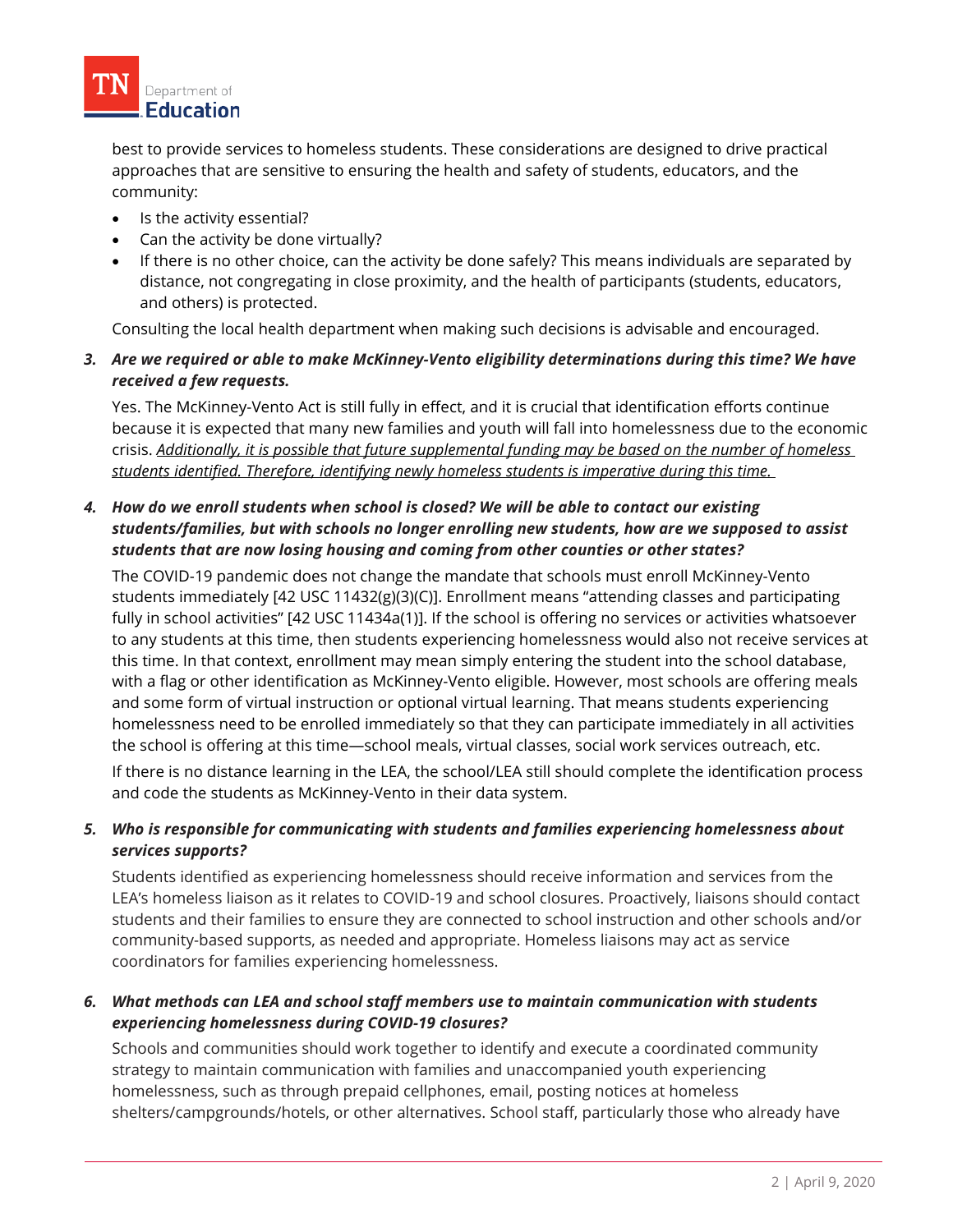

established positive and supportive relationships with students, should be encouraged to regularly check in with the students and their families.

*7. How can families and unaccompanied youth experiencing homelessness access needed support—such as food, hygiene, medical care, temporary shelter, and housing options for quarantine or recovery should they become ill—including in communities where schools have closed in response to COVID-19?*

Communities may opt to keep individual schools or community sites open for food, hygiene, and health care, or provide drive-by options. This approach will allow families who have transportation to access this assistance; however, families and unaccompanied youth who do not have reliable transportation may miss out on these services. Schools and community entities should consider strategies that will allow these families and youth to access the same supports, whether through the provision of transportation assistance, "home" delivery, or other appropriate options. Processes for providing school meals and other services should be modified to ensure that unaccompanied youth can access meals and services, consistent with applicable McKinney-Vento Act requirements. Schools should work with local public health officials and community partners to identify temporary, safe, and stable shelter options for families or youth experiencing homelessness who must quarantine.

Homeless liaisons may act as service coordinators for families experiencing homelessness. The following are examples of service coordination activities they can provide for their students:

- Coordinate for a local fire station to be a hub of resources for families.
- Coordinate for a family to pick up necessary hygiene and cleaning supplies at a meal distribution site.
- Coordinate with shelter providers and create a communication plan to serve students during and after school closures, including distribution of hygiene and cleaning products.

*8. How can schools and communities work together to ensure access to virtual or distance learning opportunities for students experiencing homelessness when schools close?*

Students experiencing homelessness may lack access to technology—including the internet, a computer, and/or an appropriate mobile device—that would allow them to participate fully in online learning. To eliminate this barrier to full participation in school, schools and communities should work together to provide students experiencing homelessness with access to mobile hotspots, laptops/tablets, and any other materials necessary to participate fully in online learning, and also to establish and implement a sensitive and discreet protocol for asking students and their families about their possible lack of supplies or other barriers to online learning.

# *9. Can we use McKinney-Vento funds, or Title I, Part A homeless set-aside funds, to pay for internet connections for students experiencing homelessness?*

Yes. With schools closed and students engaged in distance learning (whether optional or required), internet connectivity is essential. In terms of McKinney-Vento funds, internet connectivity in the current circumstances falls under two allowable uses of funds in 42 USC 11433(d):

"(7) The provision of services and assistance to attract, engage, and retain homeless children and youths, particularly homeless children and youths who are not enrolled in school, in public school programs and services provided to non-homeless children and youths."

and

"(16) The provision of other extraordinary or emergency assistance needed to enable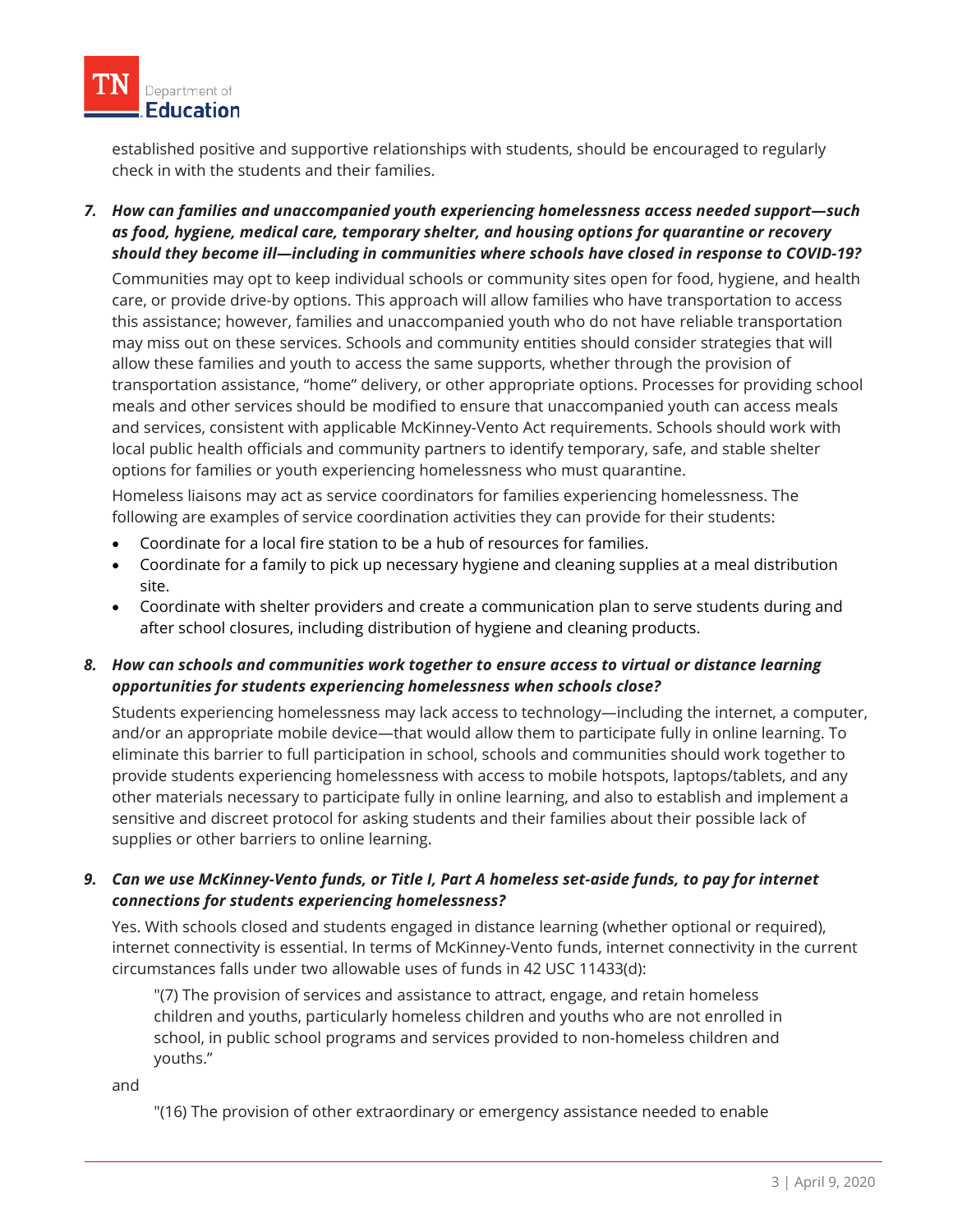homeless children and youths to attend school and participate fully in school activities."

In terms of Title I, Part A set-aside funds, the internet connection falls well within the U.S. Department of Education's [guidance:](https://www2.ed.gov/programs/homeless/legislation.html)

"First, the services must be reasonable and necessary to assist homeless students to take advantage of educational opportunities (ESEA section 1113(c)(3)(A); 2 CFR § 200.403(a)). Second, Title I, Part A funds must be used only as a last resort when funds or services are not available from other public or private sources."

Internet connectivity is critical for students to take advantage of educational opportunities at this time. If a company or organization in your area is offering free internet and your homeless students can access that service, then you should not use Title I, Part A funds to pay for the internet. However, often, students will need to pay a connection fee or some monthly fee for the internet. Title I, Part A funds may be used in this instance if no other resources are reasonably available.

# *10. My district has a McKinney-Vento subgrant. How can these funds be utilized to support students experiencing homelessness?*

Tennessee has funding from the U.S. Department of Education to award to subgrantees across the state to provide services and resources to homeless students. Tennessee has 24 subgrantees with awards ranging from \$25,000 to \$400,000. Allowable uses of subgrantee funds are extensive, and subgrantees can increase their support and use funds for the following:

- tutoring, supplemental instruction and other educational services that help homeless children and youths reach Tennessee's Academic Standards;
- referrals of eligible students to medical, dental, mental and other health services;
- education and training for parents and guardians of homeless children and youths about the rights of and resources available to them and other activities designed to increase their meaningful involvement in the educational process;
- coordination between schools and agencies providing services to homeless children and youths to expand and enhance such services;
- providing supplies to non-school facilities serving eligible students and adapting these facilities to enable them to provide services; and
- providing school supplies, including those to be distributed at shelters, temporary housing facilities or other appropriate locations.

#### *11. What support can be provided to students experiencing homelessness with Title I, Part A funds?*

[Existing guidance](https://www2.ed.gov/policy/elsec/leg/essa/160240ehcyguidanceupdated082718.docx) on allowable uses of **Title I, Part A homeless set-asides** (section M-4) is stated below. Note that funds from the Title I, Part A homeless set-aside may also be used for students experiencing homelessness in non-Title I schools.

"Title I, Part A funds may be used to provide a wide variety of services to homeless students. In addition to providing services to assist homeless students in meeting the State's challenging academic standards, Title I, Part A funds may be used to provide services to homeless children and youths, including those in Title I schools, that may not ordinarily be provided to other Title I students. (ESEA section 1113(c)(3)(C)(ii)). For example, to help homeless students effectively take advantage of educational opportunities, an LEA may use Title I, Part A funds to provide, where appropriate, items or services including, but not limited to—

• Items of clothing, particularly if necessary to meet a school's dress or uniform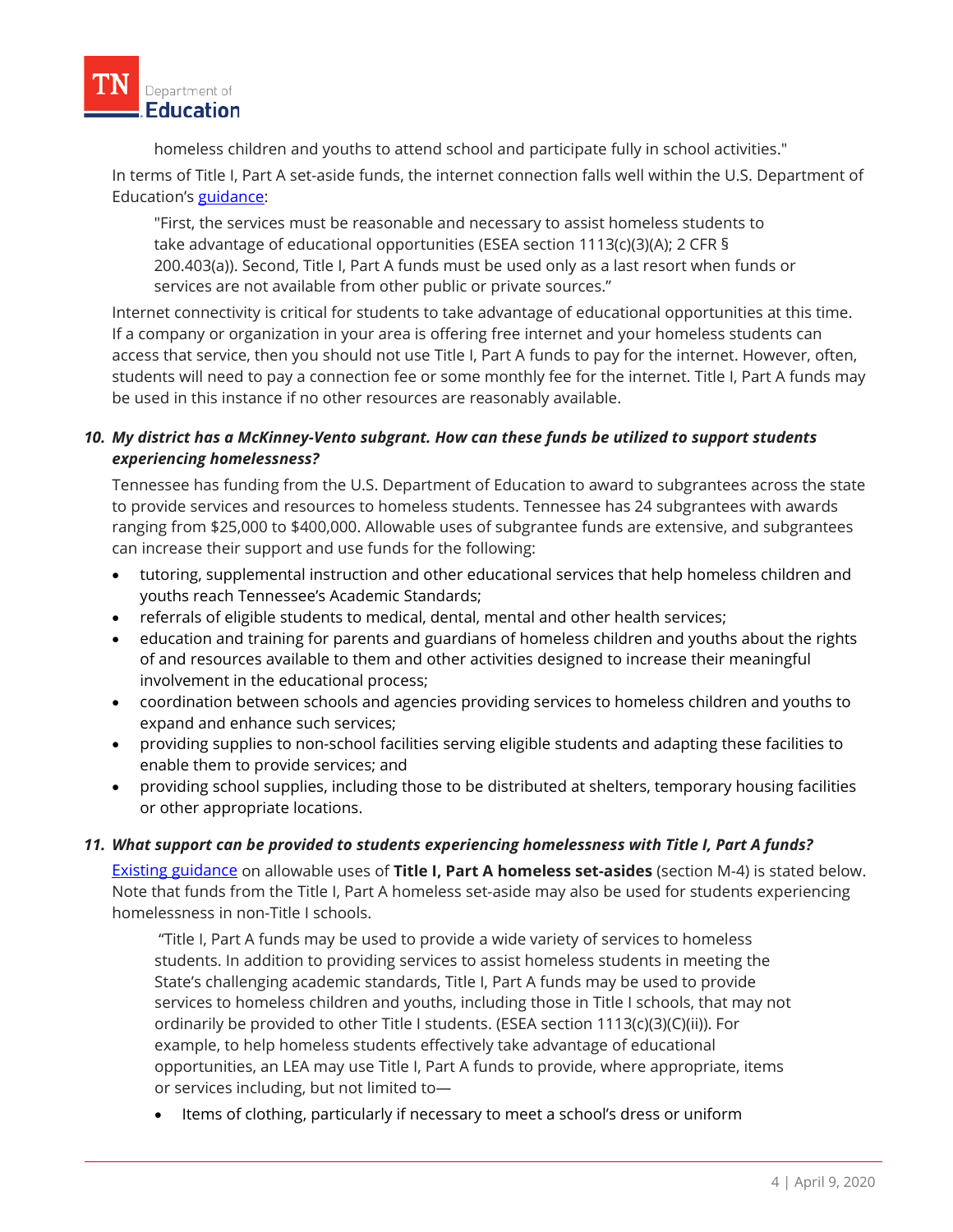

requirement;

- Clothing and shoes necessary to participate in physical education classes;
- Student fees that are necessary to participate in the general education program;
- Personal school supplies such as backpacks and notebooks;
- Birth certificates necessary to enroll in school;
- Immunizations;
- Food;
- Medical and dental services;
- Eyeglasses and hearing aids;
- Counseling services to address anxiety-related to homelessness that is impeding learning;
- Outreach services to students living in shelters, motels, and other temporary residences;
- Extended learning time (before and after school, Saturday classes, summer school) to compensate for lack of quiet time for homework in shelters or other overcrowded living conditions;
- Tutoring services, especially in shelters or other locations where homeless students live;
- Parental involvement specifically oriented to reaching out to parents of homeless students;
- Fees for AP and IB testing;
- Fees for college entrance exams such as SAT or ACT; and
- GED testing for school-age students.

"Two principles govern the use of Title I, Part A funds to provide such services to homeless students. First, the services must be reasonable and necessary to assist homeless students to take advantage of educational opportunities. (ESEA section 1113(c)(3)(A); 2 CFR § 200.403(a)). Second, Title I, Part A funds must be used only as a last resort when funds or services are not available from other public or private sources, such as the USDA's National School Lunch Program and Breakfast Program, public health clinics, or local discretionary funds (sometimes provided by the PTA) used to provide similar services for economically disadvantaged students generally. (See ESEA section 1115(e)(2))."

#### *12. Can Title I, Part A funds be used to purchase gift cards for food?*

At this time, existing guidance on uses of Title I, Part A funds for food remains in effect. Existing guidance on allowable uses of **Title I, Part A homeless set-asides** is stated above. Note that food is specifically listed as an allowable use of the set-aside. At the same time, other available food resources, such as free school meals through the USDA Food and Nutrition Service, must be accessed as a first option.

Even if the LEA has rules against gift cards, the McKinney-Vento Act specifically allows for, "(16) The provision of other extraordinary or emergency assistance needed to enable homeless children and youths to attend school and participate fully in school activities." 42 USC 11433(d)(16). The purpose of the Act is to override LEA procedures to accommodate the unique needs of homeless students. The Act requires states and LEAs to "review and revise, policies to remove barriers to the identification of homeless children and youths, and the enrollment and retention of homeless children and youths in schools in the State." 42USC 11432(g)(1)(I). Therefore, if a prohibition on gift cards is a barrier to